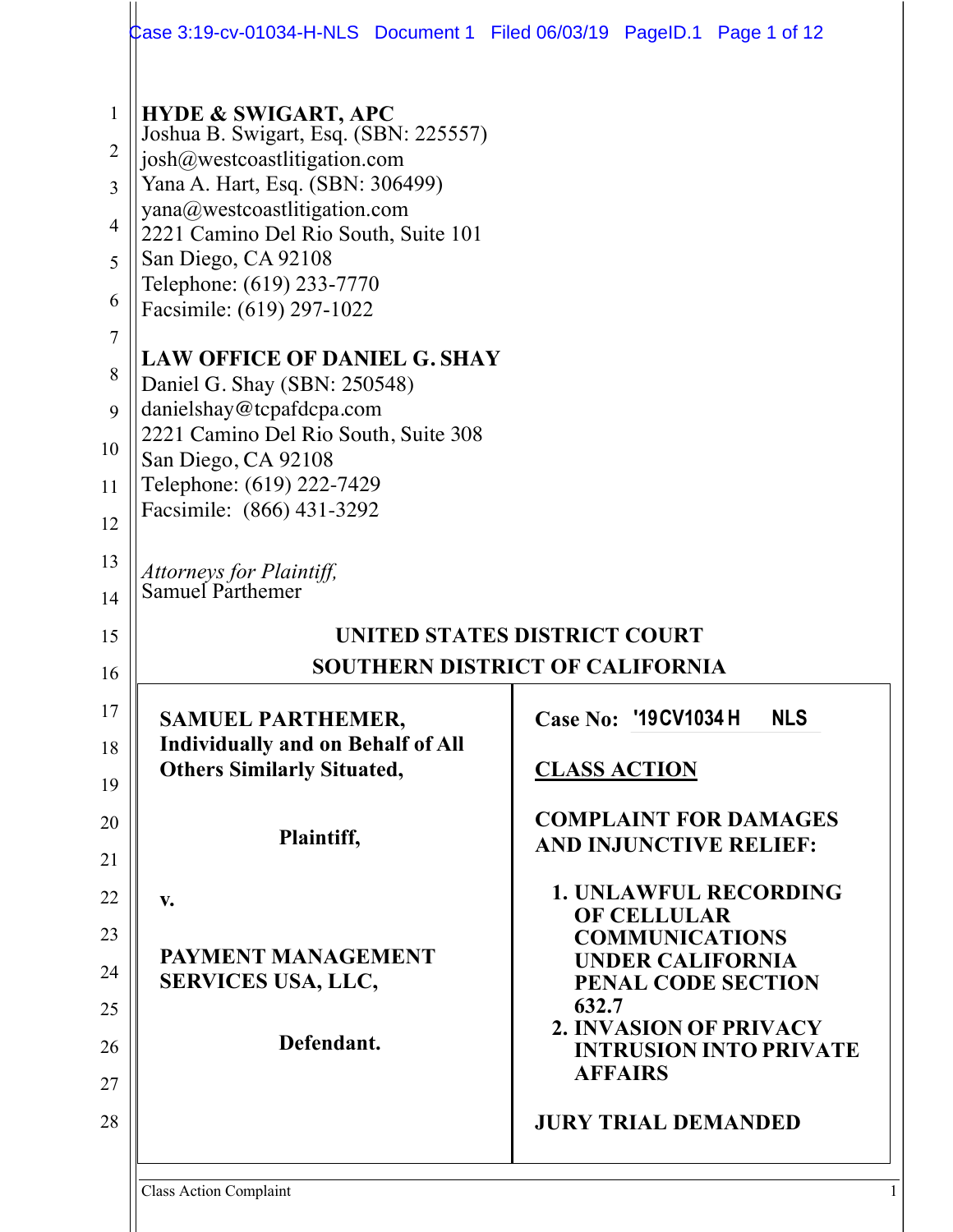### **INTRODUCTION**

- 2 5 8 1. Samuel Parthemer ("Plaintiff"), individually and on behalf of all other similarly situated California residents ("Class Members"), brings this action for damages and injunctive relief against Payment Management Services USA, LLC ("Defendant"), and its present, former, or future direct and indirect parent companies, subsidiaries, affiliates, agents, related entities for unauthorized recordings of conversations with Plaintiff and Class Members without any notification nor warning to Plaintiff or Class Members in violation of the California Invasion of Privacy Act, Cal. Pen. Code § 630, et seq. ("CIPA").
- 10 11 12 13 14 15 16 17 2. The California State Legislature passed CIPA in 1967 to protect the right of privacy of the people of California, replacing prior laws, which permitted the recording of telephone conversations with the consent of one party to the conversation. California Penal Code § 632.7 was added to CIPA in 1992 due to specific privacy concerns over the increased use of cellular and cordless telephones. Section 632.7 prohibits intentionally recording all communications involving cellular and cordless telephones, not just confidential communications.
- 18 19 20 3. Plaintiff makes these allegations on information and belief, with the exception of those allegations that pertain to Plaintiff, or to Plaintiff's counsel, which Plaintiff alleges on his personal knowledge.
- 21 22 4. Unless otherwise stated, all the conduct engaged in by Defendant took place in California.
- 23 24 25 5. All violations by Defendant were knowing, willful, and intentional, and Defendant did not maintain procedures reasonably adapted to avoid any such violation.
- 26 27 6. Unless otherwise indicated, the use of Defendant's names in this Complaint includes all agents, employees, officers, members, directors, heirs, successors,
- 28

1

3

4

6

7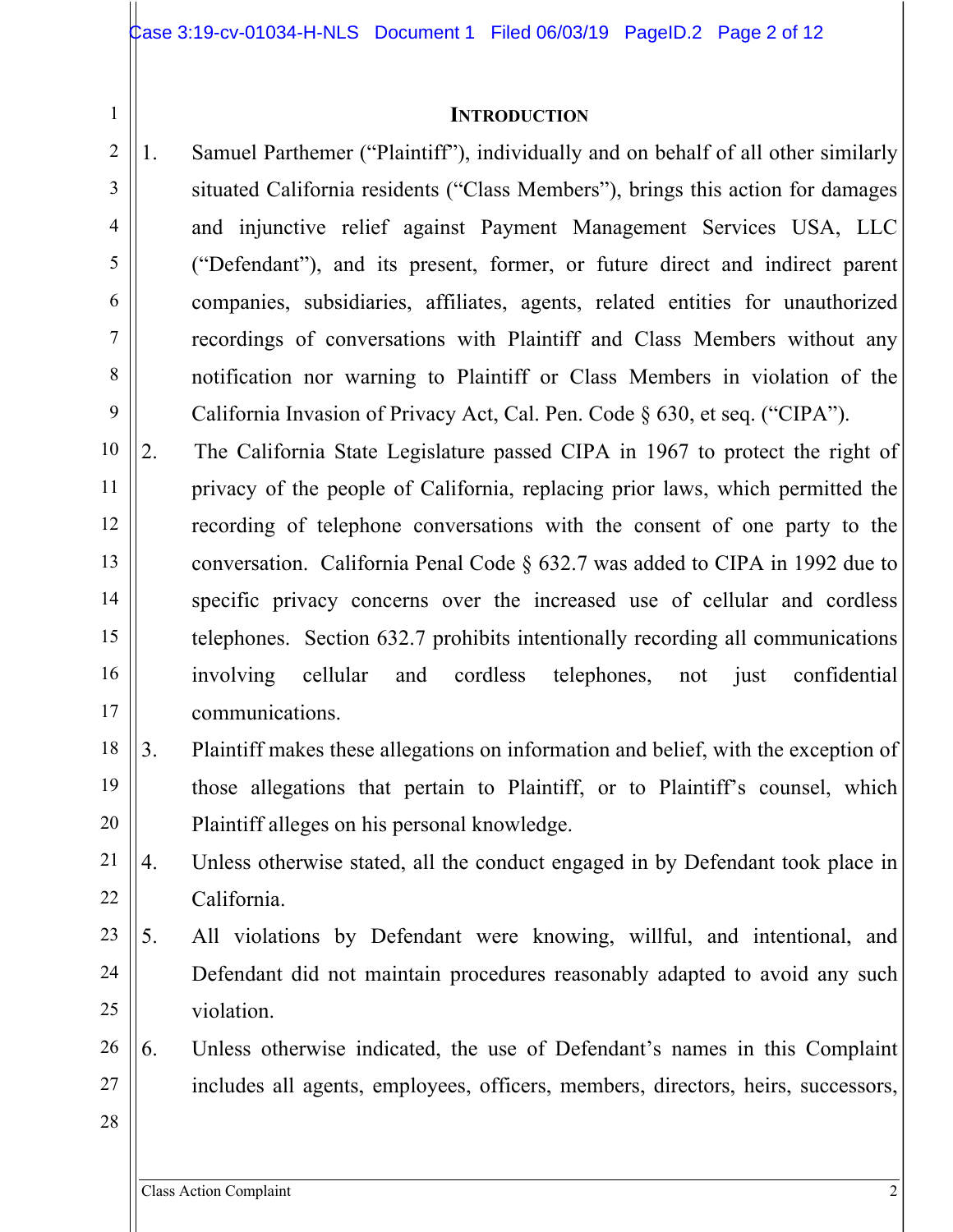assigns, principals, trustees, sureties, subrogees, representatives, and insurers of the named Defendant.

1

2

3

21

# **JURISDICTION & VENUE**

- 4 5 6 7 8 9 10 11 7. Jurisdiction is proper under 28 U.S.C. § 1332(d)(2) Class Action Fairness Act of 2005 ("CAFA") because Plaintiff, residents of the State of California, seek relief on behalf of a California class, which will result in at least one class member belonging to a different state than that of Defendant, a New York company. Plaintiff also seeks the greater of statutory punitive damages of \$5,000 per violation per violation pursuant to Cal. Civ. Code § 1785.31, which, when aggregated among a proposed class number in the tens of thousands, exceeds the \$5,000,000 threshold for federal court jurisdiction.
- 12 13 8. Therefore, both diversity jurisdiction and the damages threshold under CAFA are present, and this Court has jurisdiction.
- 14 15 9. This court has personal jurisdiction over Defendant because Defendant conducts business in California.
- 16 17 18 19 20 10. Venue is proper in this Court because Defendant transacts business in this district and the acts and omissions alleged, specifically, Defendant invaded Plaintiff's privacy by illegally recording a conversation with Plaintiff, occurred while Plaintiff was physically located in the City and County of San Diego, State of California, pursuant to 28 U.S.C. § 1391(b)(2).

## **PARTIES & DEFINITIONS**

- 22 23 11. Plaintiff is, and at all times mentioned herein was, natural person and resident of the County of San Diego, State of California, in this judicial district.
- 24 25 26 12. Plaintiff is informed and believes, and thereon alleges, that Defendant is a New York limited liability company located in Buffalo, New York and authorized to conduct business in the State of California.
- 27 28 13. Defendant is, and at all times mentioned herein was, a "person", as defined by Cal. Pen. Code § 632(b).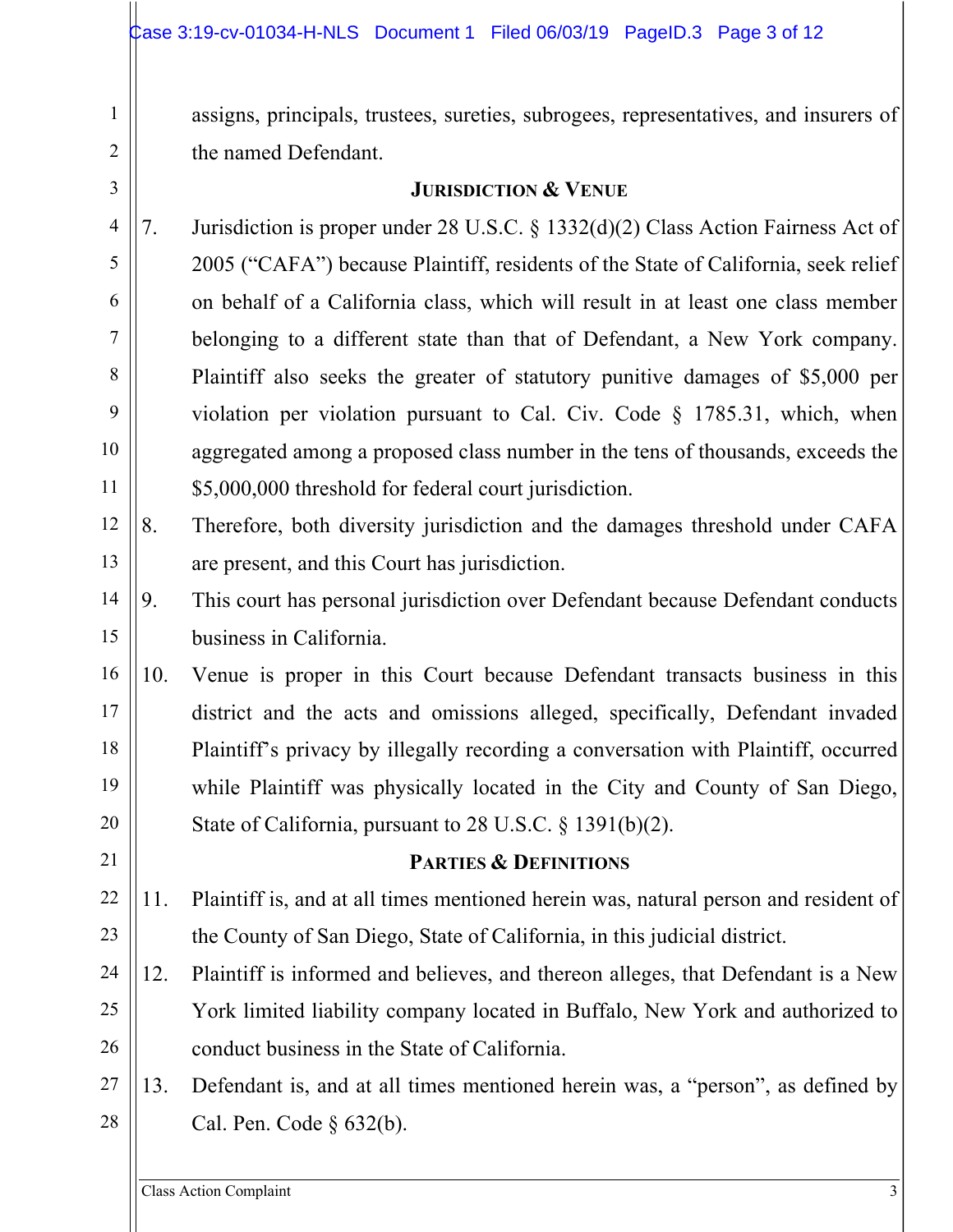#### **FACTUAL ALLEGATIONS**

- 14. Defendant records its outbound and inbound telephonic conversations.
- 3 4 15. On or around February 28, 2019, Plaintiff returned a call to Defendant at (855) 229-6118.
- 5 6 16. During the telephonic conversation on or about February 28, 2019, Plaintiff spoke with Defendant's representative, agent, or employee.
- 7 8 9 10 17. Defendant, through its representative, agent, or employee discussed with Plaintiff, Plaintiff's financial obligations allegedly owed to Defendant. During the conversation, Plaintiff also disclosed his debit card information to Defendant.
- 11 12 13 14 18. At the inception of the call, Defendant did not advise Plaintiff that the call was being recorded, and Plaintiff did not consent to the call being recorded. Nonetheless Defendant was in fact recording the entire phone conversation between Plaintiff and Defendant.
- 15 19. Plaintiff was not aware the call was recorded at the time.
- 16 17 18 19 20. Upon information and belief Defendant recorded the February 28, 2019 telephonic call with Plaintiff, in which Plaintiff proffered personal information, all the while Defendant did not provide any disclosure to Plaintiff regarding its unauthorized and surreptitious recording.
- 20 21 21. Plaintiff did not realize Defendant had surreptitiously recorded his call until later when his attorney called Defendant and learned that Defendant records its calls.
- 22 23 24 22. Plaintiff was personally affected by Defendant's aforementioned conduct because Plaintiff was shocked, upset and angry that Defendant audio recorded a telephone conversation with Plaintiff without Plaintiff's knowledge or consent.
- 25 26 27 28 23. California Penal Code § 632.7(a) is very clear in its prohibition against such unauthorized tape recording without the consent of the other party to the conversation: "Every person who, without the consent of all parties to a communication, intercepts or receives and intentionally records, or assists in the

1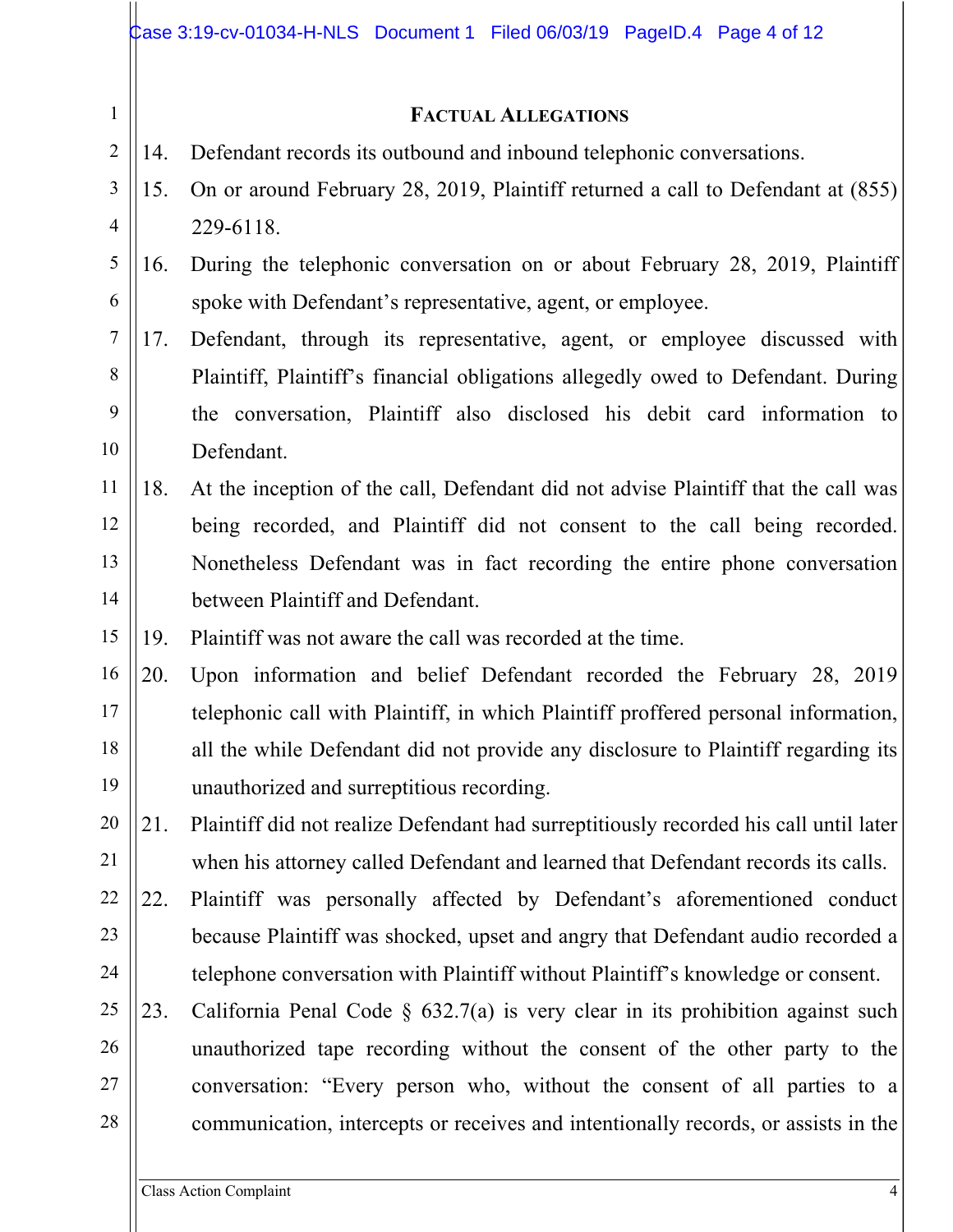interception or reception and intentional recordation of, a communication transmitted between two cellular radio telephones, a cellular radio telephone and a landline telephone, two cordless telephones, a cordless telephone and a landline telephone, or a cordless telephone and a cellular radio telephone [violates this section]." California Penal Code  $\S$  637.2 permits Plaintiff to bring this action for any violation of California Penal Code  $\S$  632.7(a) and provides for statutory damages of \$5,000.00 for each violation.

8 9 10 11 12 24. Defendant recorded or otherwise made unauthorized connections to the Plaintiff's conversations with Defendant and its employees in violation of California's statutory and common law against such unlawful intrusions into a person's private affairs, including the California Constitution's prohibition in Article 1, Section 1.

- 13 14 15 25. This suit seeks only damages and injunctive relief for recovery of economic injury and it expressly is not intended to request any recovery for personal injury and claims related thereto.
- 16 17 18 19 26. Plaintiff is informed and believes, and thereon alleges, that Defendant intentionally recorded a communication transmitted between a cellular radio telephone and a landline telephone without Plaintiff's consent as prohibited by California Penal Code § 632.7(a).
- 20 21 22 23 27. Defendant violated Plaintiff's constitutionally protected privacy rights by failing to advise or otherwise provide notice at the beginning of the recorded conversations with Plaintiff that the call would be recorded and Defendant did not try to obtain the Plaintiff's consent before such recording.
- 24 25 26 27 28. The recordings were done over the telephone, without Plaintiff's prior knowledge or consent. Plaintiff was damaged thereby, as detailed herein, in at least an amount permitted by the statutory damages mandated by California Penal Code § 637.2(a).
- 28

//

1

2

3

4

5

6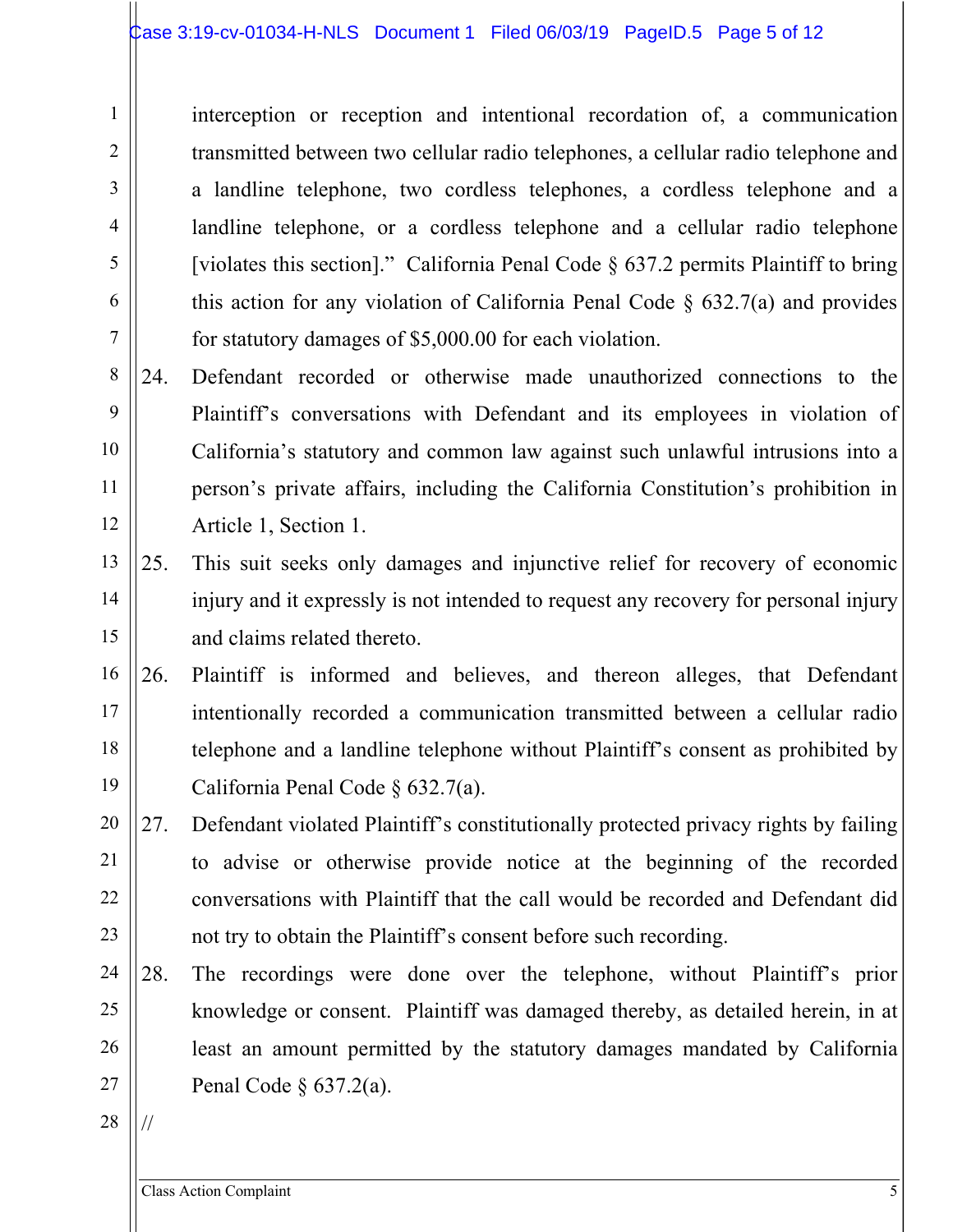- 1 2 3 4 29. Defendant, and its employees and agents, surreptitiously recorded calls made involving Defendant and Plaintiff. At no time before, during, or after the call was Plaintiff warned, told, advised or otherwise given any indication by Defendant, its employees or agents, that the call was recorded.
- 5 6 30. As a result thereof, Plaintiff has been damaged as set forth in the Prayer for Relief herein.
	- 31. Plaintiff seeks statutory damages and injunctive relief under California Penal Code § 637.2.

### **CLASS ACTION ALLEGATIONS**

- 10 11 12 13 14 32. Plaintiff brings this lawsuit as a class action on behalf of themselves and Class Members of the proposed Class pursuant to Federal Rules of Civil Procedure  $23(a)$  and  $(b)(3)$  and/or  $(b)(2)$ . This action satisfies the numerosity, commonality, typicality, adequacy, predominance, and superiority requirements of those provisions.
- 15 33. Plaintiff proposes the following Class consisting of and defined as follows:
- 16 17 18

7

8

9

All persons in California whose cellular telephone conversations were recorded without their consent by Defendant and/or its agent/s within the one year prior to the filing of the Complaint.

- 19 20 21 22 23 34. Excluded from the Class are: (1) Defendant, any entity or division in which Defendant has a controlling interest, and its legal representatives, officers, directors, assigns, and successors; (2) the Judge to whom this case is assigned and the Judge's staff; and (3) those persons who have suffered personal injuries as a result of the facts alleged herein.
- 24 25 35. Plaintiff reserves the right to redefine the Class and to add subclasses as appropriate based on discovery and specific theories of liability
- 26 27 28 36. Numerosity: The Class Members are so numerous that joinder of all members would be unfeasible and impractical. The membership of the entire Class is currently unknown to Plaintiff at this time; however, given that, on information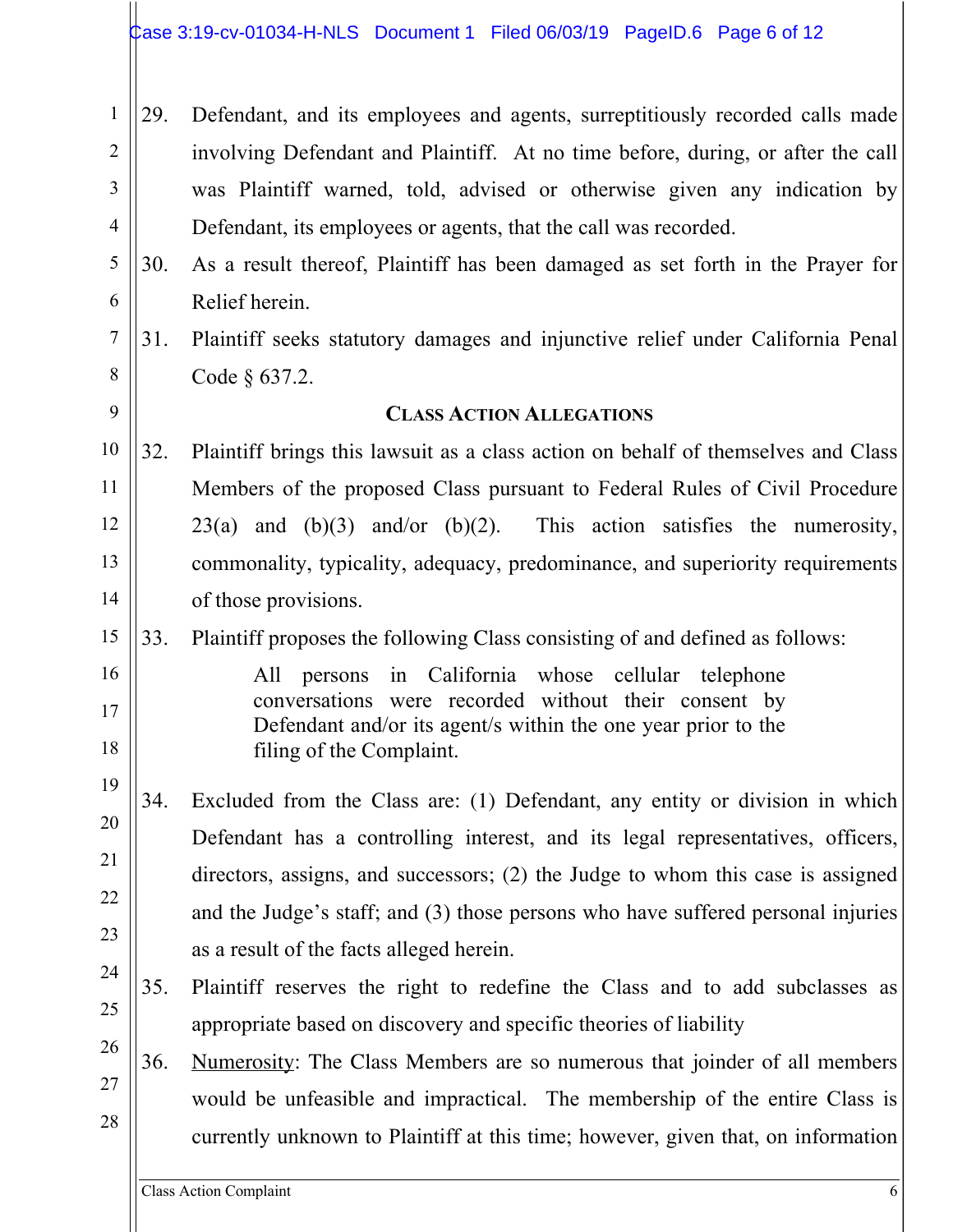and belief, Defendant called thousands of class members nationwide and recorded those calls during the class period, it is reasonable to presume that the members of the Class are so numerous that joinder of all members is impracticable. The disposition of their claims in a class action will provide substantial benefits to the parties and the Court.

- 37. Commonality: There are common questions of law and fact as to Class Members that predominate over questions affecting only individual members, including, but not limited to:
- 9 10

11

12

13

14

15

16

17

18

19

1

2

3

4

5

6

7

- Whether, within the statutory period Defendant recorded any call with the Class Members;
- Whether Defendant had, and continues to have, a policy during the relevant period of recording telephone calls made to the Class Members;
- Whether Defendant's policy or practice of recording telephone communications with Class Members constitutes an invasion of privacy and a violation of Cal. Penal Code § 632.7;
	- Whether Plaintiff and the Class Members were damaged thereby, and the extent of damages for such violation; and
	- Whether Defendant should be enjoined from engaging in such conduct in the future.
- 20 21 38. Typicality Plaintiff's conversation was unlawfully recorded without a warning of such recording, and thus, his injuries are also typical to Class Members.
- 22 23 24 25 26 39. Plaintiff and Class Members were harmed by the acts of Defendant in at least the following ways: Defendant, either directly or through its agents, illegally recorded the Plaintiff and Class Members' conversations with Defendant, and Defendant invaded the privacy of Plaintiff and Class. Plaintiff and Class Members were damaged thereby.
- 27 28 40. Adequacy: Plaintiff is qualified to, and will, fairly and adequately protect the interests of each Class Member with whom he is similarly situated, as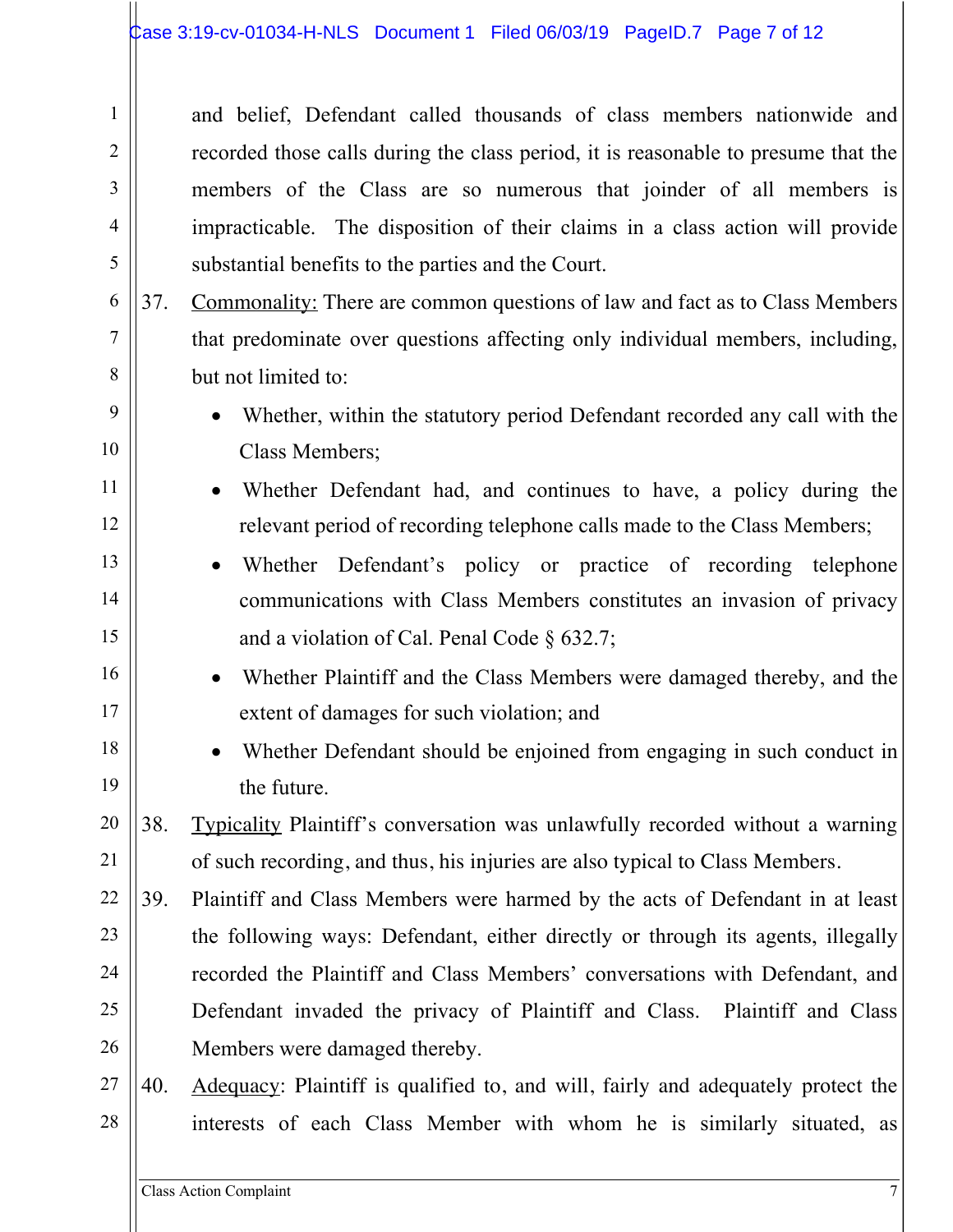demonstrated herein. Plaintiff acknowledges that he has an obligation to make known to the Court any relationships, conflicts, or differences with any Class Member. Plaintiff's attorneys, the proposed class counsel, are versed in the rules governing class action discovery, certification, and settlement. In addition, the proposed class counsel is experienced in handling claims involving consumer actions and violations of the California Penal Code section 632.7. Plaintiff has incurred, and throughout the duration of this action, will continue to incur costs and attorneys' fees that have been, are, and will be, necessarily expended for the prosecution of this action for the substantial benefit of each Class Member.

11 12 13 14 15 41. Predominance: Questions of law or fact common to the Class Members predominate over any questions affecting only individual members of the Class. The elements of the legal claims brought by Plaintiff and Class Members are capable of proof at trial through evidence that is common to the Class rather than individual to its members.

- 16 17 42. Superiority: A class action is a superior method for the fair and efficient adjudication of this controversy because:
	- a. Class-wide damages are essential to induce Defendant to comply with California law.
	- b. Because of the relatively small size of the individual Class Members' claims, it is likely that only a few Class Members could afford to seek legal redress for Defendant's misconduct.
	- c. Management of these claims is likely to present significantly fewer difficulties than those presented in many class claims.
	- d. Absent a class action, most Class Members would likely find the cost of litigating their claims prohibitively high and would therefore have no effective remedy at law.
		- e. Class action treatment is manageable because it will permit a large

1

2

3

4

5

6

7

8

9

10

18

19

20

21

22

23

24

25

26

27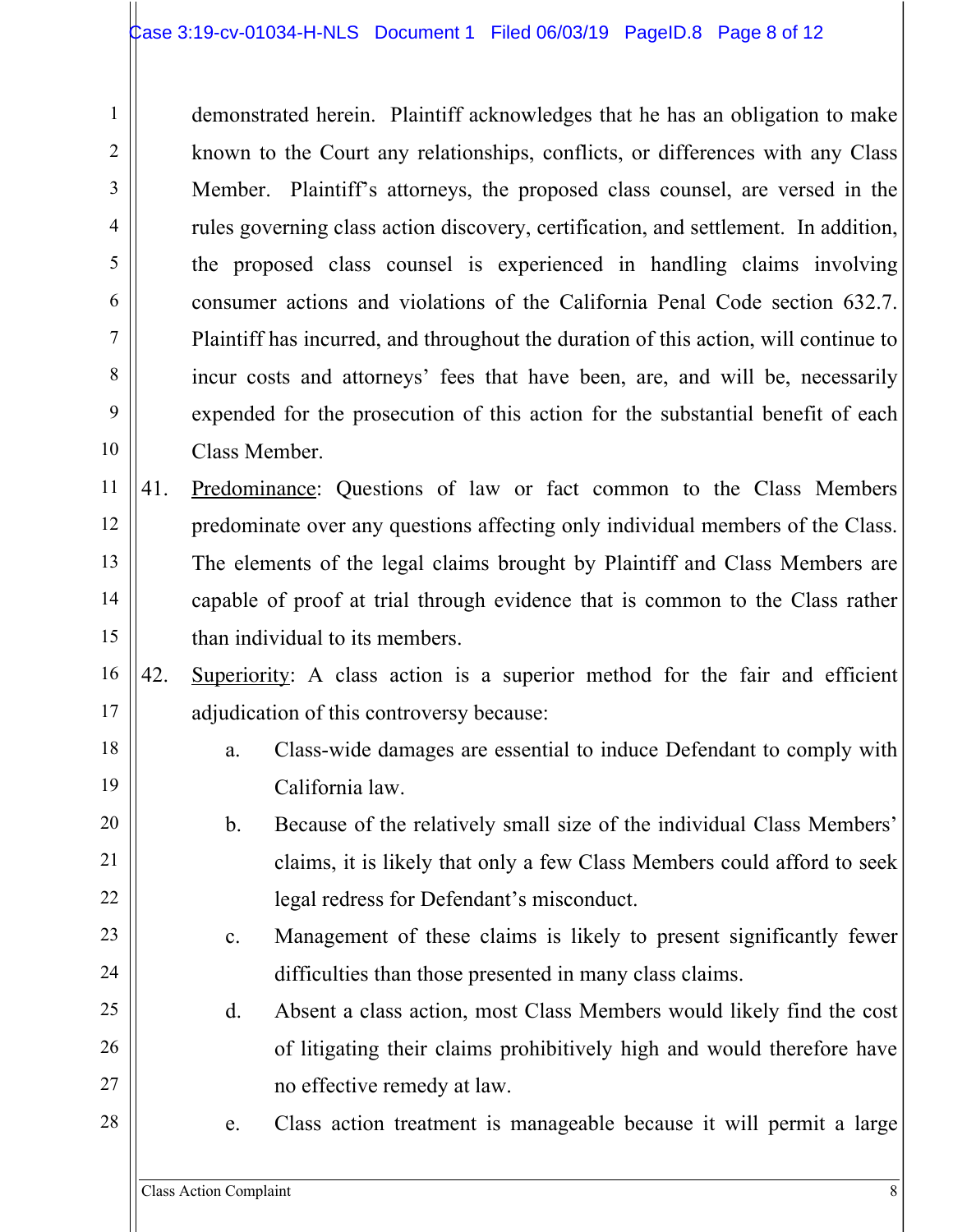number of similarly situated persons to prosecute their common claims in a single forum simultaneously, efficiently, and without the unnecessary duplication of effort and expense that numerous individual actions would endanger. f. Absent a class action, Class Members will continue to incur damages, and Defendant's misconduct will continue without remedy. 43. Plaintiff and the Class Members have all suffered and will continue to suffer harm and damages as a result of Defendant's unlawful and wrongful conduct. A class action is also superior to other available methods because as individual Class Members have no way of discovering that Defendant recorded their telephone conversations without Class Members' knowledge or consent.

12 44. The Class may also be certified because:

- the prosecution of separate actions by individual Class Members would create a risk of inconsistent or varying adjudication with respect to individual Class Members, which would establish incompatible standards of conduct for Defendant;
- the prosecution of separate actions by individual Class Members would create a risk of adjudications with respect to them that would, as a practical matter, be dispositive of the interests of other Class Members not parties to the adjudications, or substantially impair or impede their ability to protect their interests; and
- Defendant has acted or refused to act on grounds generally applicable to the Class, thereby making appropriate final and injunctive relief with respect to the members of the Class as a whole.
- 25 26 27 45. This suit seeks only damages and injunctive relief for recovery of economic injury on behalf of Class Members and it expressly is not intended to request any recovery for personal injury and claims related thereto.
- 28

1

2

3

4

5

6

7

8

9

10

11

13

14

15

16

17

18

19

20

21

22

23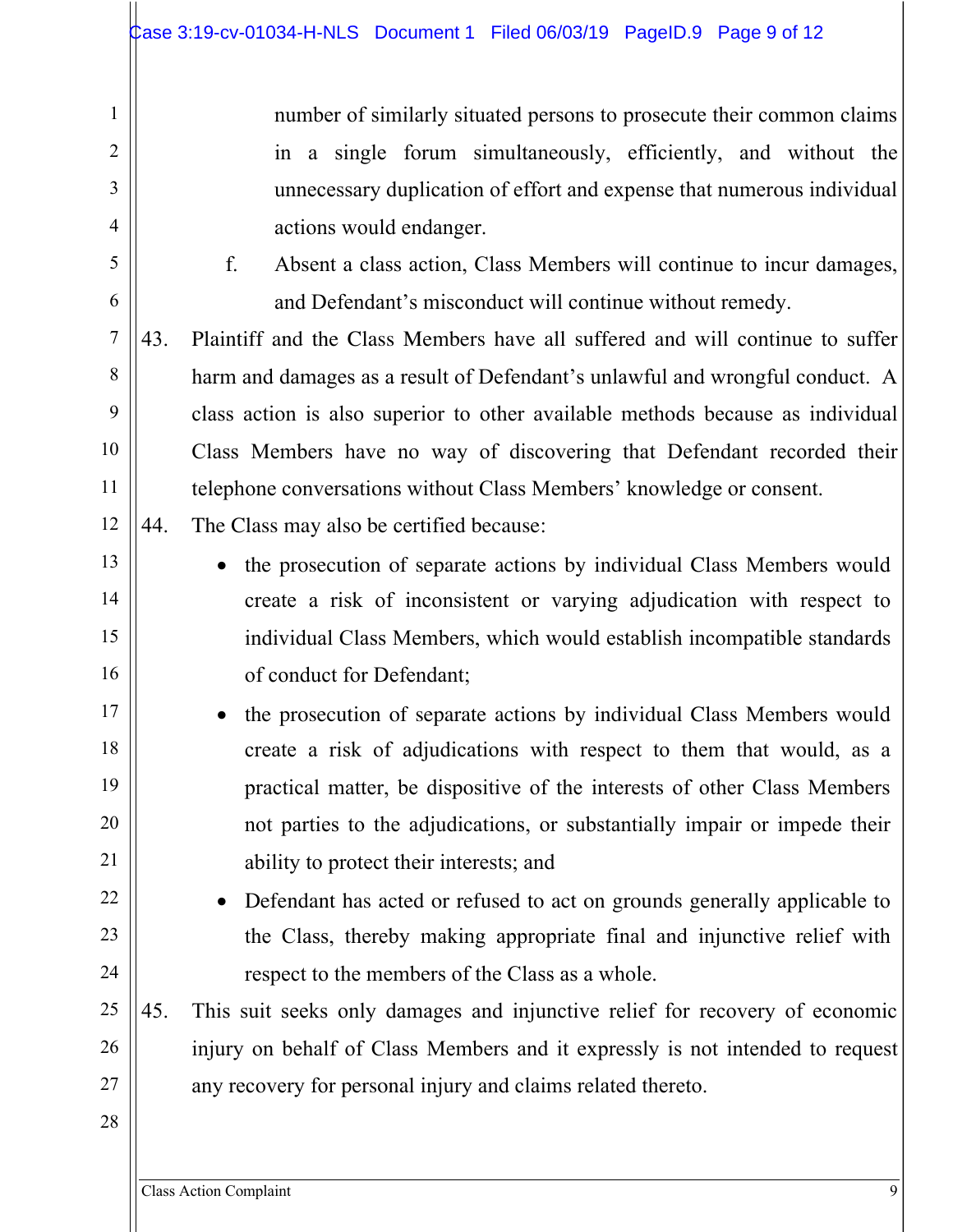46. The joinder of Class Members is impractical and the disposition of their claims in the Class action will provide substantial benefits both to the parties and to the court. The Class Members can be identified through Defendant's records.

# **FIRST CAUSE OF ACTION ILLEGAL RECORDING OF CELLULAR PHONE CONVERSATIONS UNDER CALIFORNIA PENAL CODE § 632.7**

47. Plaintiff repeats, re-alleges, and incorporates by reference, all other paragraphs.

- 48. At all relevant times hereto, Defendant had and followed a policy and practice of using a telecommunications system that enabled it to surreptitiously record cellular telephone communications between Defendant and Plaintiff and Class Members.
- 12 13 14 49. At all relevant times hereto, Defendant intentionally and surreptitiously recorded cellular telephone calls concerning confidential matters between Defendant and Plaintiff and Class Members.
- 15 16 17 18 50. At all relevant times hereto, Defendant had and followed a policy and practice of not advising or warning Plaintiff and Class Members at the beginning of a conversation that their cellular telephone communications with Defendant would be recorded.
- 19 20 51. Defendant failed to obtain consent of Plaintiff and Class Members prior to recording any of their cellular telephone conversations.
- 22 52. This conduct by Defendant violated section 632.7(a) of the California Penal Code.
	- 53. Plaintiff and Class Members are entitled to recovery of statutory damages in the amount of \$5,000.00 per violation of Cal. Pen. Code § 632.7.
		- 54. Plaintiff's counsel is also entitled to attorneys' fees and costs pursuant to Cal. Code of Civ. Proc. § 1021.5.
- 27 28

//

//

21

23

24

25

26

1

2

3

4

5

6

7

8

9

10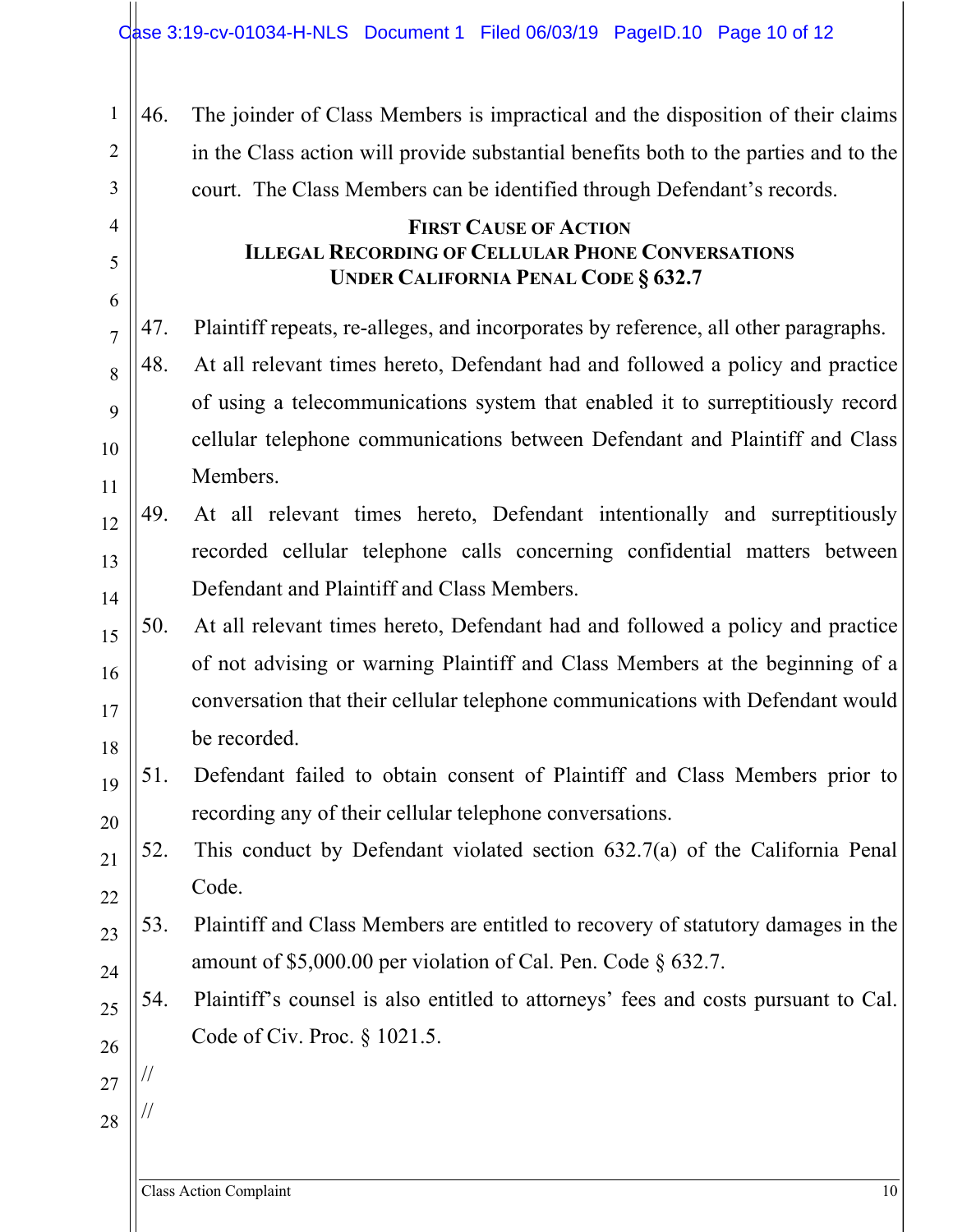|                     | Case 3:19-cv-01034-H-NLS Document 1 Filed 06/03/19 PageID.11 Page 11 of 12                 |  |
|---------------------|--------------------------------------------------------------------------------------------|--|
| 1<br>$\overline{2}$ | <b>SECOND CAUSE OF ACTION</b><br><b>INVASION OF PRIVACY INTRUSION INTO PRIVATE AFFAIRS</b> |  |
| 3                   | 55.<br>Plaintiff repeats, re-alleges, and incorporates by reference, all other paragraphs. |  |
| $\overline{4}$      | Plaintiff and Class Members had a reasonable expectation of privacy while some<br>56.      |  |
| 5                   | of the above conduct took place.                                                           |  |
| 6                   | Defendants intentionally intruded into Plaintiff and Class Members' expectation<br>57.     |  |
| 7                   | of Privacy.                                                                                |  |
| 8                   | 58.<br>Defendant's intrusion would be highly offensive to a reasonable person.             |  |
| 9                   | Plaintiff and Class Members were harmed as a direct and proximate result of<br>59.         |  |
| 10                  | these unauthorized and unwarned recorded communications.                                   |  |
| 11                  | 60.<br>The conduct of Defendant was a substantial factor in causing Plaintiff and Class    |  |
| 12                  | Members this harm.                                                                         |  |
| 13                  | <b>PRAYER FOR RELIEF</b>                                                                   |  |
| 14                  | WHEREFORE, Plaintiff and the Class Members pray that judgment be entered                   |  |
| 15                  | against Defendant, and Plaintiff and the Class be awarded damages from Defendant,          |  |
| 16                  | as follows:                                                                                |  |
| 17                  | Certify the Class as requested herein;                                                     |  |
| 18                  | Appoint Plaintiff to serve as the Class Representatives for the Class; and                 |  |
| 19                  | Appoint Plaintiff's Counsel as Class Counsel in this matter for the Class.                 |  |
| 20                  | In addition, Plaintiff and the Class Members pray for further judgment as                  |  |
| 21                  | follows against Defendant:                                                                 |  |
| 22                  | <b>ILLEGAL TELEPHONE RECORDING OF CELLULAR PHONE CONVERSATIONS</b>                         |  |
| 23                  | <b>UNDER CALIFORNIA PENAL CODE § 632.7</b>                                                 |  |
| 24                  | Special, general, compensatory and punitive damages;                                       |  |
| 25                  | As a result of Defendant's violation of California Penal Code sections 630 et              |  |
| 26                  | seq., Plaintiff seeks statutory damages of \$5,000.00 pursuant to California Penal         |  |
| 27                  | Code $§ 637.2(a);$                                                                         |  |
| 28                  | Reasonable attorneys' fees pursuant to Cal. Code of Civ. Proc. § 1021.5;                   |  |